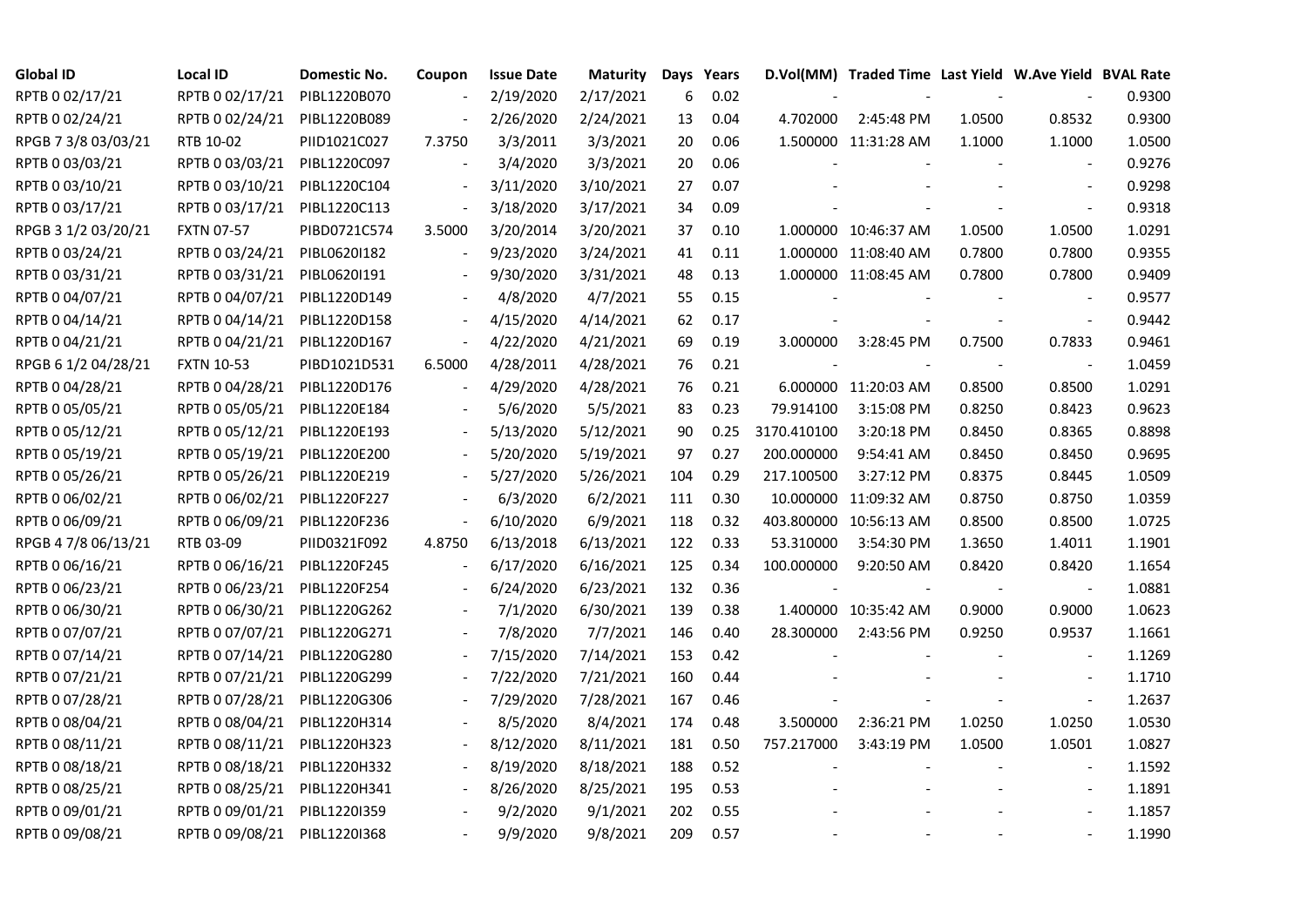| <b>Global ID</b>     | <b>Local ID</b>   | Domestic No. | Coupon                   | <b>Issue Date</b> | <b>Maturity</b> |     | Days Years |            | D.Vol(MM) Traded Time Last Yield W.Ave Yield BVAL Rate |        |                          |        |
|----------------------|-------------------|--------------|--------------------------|-------------------|-----------------|-----|------------|------------|--------------------------------------------------------|--------|--------------------------|--------|
| RPTB 0 09/22/21      | RPTB 0 09/22/21   | PIBL1220I386 | $\overline{\phantom{a}}$ | 9/23/2020         | 9/22/2021       | 223 | 0.61       |            |                                                        |        |                          | 1.2277 |
| RPTB 0 09/29/21      | RPTB 0 09/29/21   | PIBL1220I395 |                          | 9/30/2020         | 9/29/2021       | 230 | 0.63       |            |                                                        |        |                          | 1.2412 |
| RPTB 0 10/06/21      | RPTB 0 10/06/21   | PIBL1220J401 |                          | 10/7/2020         | 10/6/2021       | 237 | 0.65       |            |                                                        |        | $\overline{\phantom{a}}$ | 1.2467 |
| RPTB 0 10/13/21      | RPTB 0 10/13/21   | PIBL1220J410 |                          | 10/14/2020        | 10/13/2021      | 244 | 0.67       |            |                                                        |        | $\blacksquare$           | 1.2664 |
| RPGB 5 3/4 10/20/21  | RTB 10-03         | PIID1021J039 | 5.7500                   | 10/20/2011        | 10/20/2021      | 251 | 0.69       |            |                                                        |        | $\blacksquare$           | 1.3333 |
| RPTB 0 10/20/21      | RPTB 0 10/20/21   | PIBL1220J429 |                          | 10/21/2020        | 10/20/2021      | 251 | 0.69       |            |                                                        |        |                          | 1.4301 |
| RPTB 0 10/27/21      | RPTB 0 10/27/21   | PIBL1220J438 |                          | 10/28/2020        | 10/27/2021      | 258 | 0.71       |            |                                                        |        | $\sim$                   | 1.2837 |
| RPTB 0 11/03/21      | RPTB 0 11/03/21   | PIBL1220K445 |                          | 11/4/2020         | 11/3/2021       | 265 | 0.73       |            | 45.400000 11:12:15 AM                                  | 1.2750 | 1.2750                   | 1.4011 |
| RPTB 0 11/10/21      | RPTB 0 11/10/21   | PIBL1220K454 |                          | 11/11/2020        | 11/10/2021      | 272 | 0.75       | 217.694000 | 9:41:17 AM                                             | 1.3000 | 1.3000                   | 1.3000 |
| RPTB 0 11/17/21      | RPTB 0 11/17/21   | PIBL1220K463 |                          | 11/18/2020        | 11/17/2021      | 279 | 0.76       | 1.000000   | 2:32:14 PM                                             | 1.2750 | 1.2750                   | 1.3194 |
| RPGB 5 3/4 11/24/21  | <b>FXTN 10-55</b> | PIBD1021K551 | 5.7500                   | 11/24/2011        | 11/24/2021      | 286 | 0.78       |            | 5.000000 11:41:36 AM                                   | 1.5100 | 1.5100                   | 1.3233 |
| RPTB 0 11/24/21      | RPTB 0 11/24/21   | PIBL1220K472 | $\overline{\phantom{a}}$ | 11/25/2020        | 11/24/2021      | 286 | 0.78       |            |                                                        |        |                          | 1.3448 |
| RPTB 0 12/01/21      | RPTB 0 12/01/21   | PIBL1220L480 |                          | 12/2/2020         | 12/1/2021       | 293 | 0.80       |            |                                                        |        | $\overline{\phantom{a}}$ | 1.3649 |
| RPTB 0 12/07/21      | RPTB 0 12/07/21   | PIBL1220L499 |                          | 12/9/2020         | 12/7/2021       | 299 | 0.82       |            |                                                        |        | $\overline{\phantom{a}}$ | 1.3513 |
| RPTB 0 12/15/21      | RPTB 0 12/15/21   | PIBL1220L505 |                          | 12/16/2020        | 12/15/2021      | 307 | 0.84       |            |                                                        |        | $\blacksquare$           | 1.3620 |
| RPTB 0 01/05/22      | RPTB 0 01/05/22   | PIBL1221A015 |                          | 1/6/2021          | 1/5/2022        | 328 | 0.90       |            | 301.740000 10:41:49 AM                                 | 1.3550 | 1.3550                   | 1.3550 |
| RPTB 0 01/12/22      | RPTB 0 01/12/22   | PIBL1221A024 | $\overline{\phantom{a}}$ | 1/13/2021         | 1/12/2022       | 335 | 0.92       | 1.275000   | 3:23:33 PM                                             | 1.3750 | 1.3750                   | 1.4239 |
| RPGB 63/8 01/19/22   | <b>FXTN 10-54</b> | PIBD1022G545 | 6.3750                   | 7/19/2011         | 1/19/2022       | 342 | 0.94       |            |                                                        |        |                          | 1.3426 |
| RPTB 0 01/19/22      | RPTB 0 01/19/22   | PIBL1221A033 |                          | 1/20/2021         | 1/19/2022       | 342 | 0.94       |            | 8.000000 10:22:17 AM                                   | 1.3650 | 1.3650                   | 1.3550 |
| RPGB 4 01/26/22      | <b>FXTN 05-74</b> | PIBD0522A747 | 4.0000                   | 1/26/2017         | 1/26/2022       | 349 | 0.96       | 90.260000  | 3:10:13 PM                                             | 1.4200 | 1.4211                   | 1.3825 |
| RPTB 0 01/26/22      | RPTB 0 01/26/22   | PIBL1221A042 | $\blacksquare$           | 1/27/2021         | 1/26/2022       | 349 | 0.96       |            | 313.140000 11:22:12 AM                                 | 1.3890 | 1.3890                   | 1.3862 |
| RPTB 0 02/02/22      | RPTB 0 02/02/22   | PIBL1221B050 |                          | 2/3/2021          | 2/2/2022        | 356 | 0.98       | 118.490000 | 2:49:26 PM                                             | 1.4350 | 1.4226                   | 1.4331 |
| RPTB 0 02/09/22      | RPTB 0 02/09/22   | PIBL1221B069 | $\blacksquare$           | 2/10/2021         | 2/9/2022        | 363 | 0.99       | 199.650000 | 3:49:36 PM                                             | 1.4350 | 1.4339                   | 1.4372 |
| RPGB 15 03/14/22     | <b>FXTN 20-02</b> | PIBD2022C021 | 15.0000                  | 3/14/2002         | 3/14/2022       | 396 | 1.08       |            |                                                        |        |                          | 1.5023 |
| RPGB 4 3/4 07/04/22  | <b>FXTN 03-24</b> | PIBD0322G247 | 4.7500                   | 7/4/2019          | 7/4/2022        | 508 | 1.39       | 21.740000  | 2:11:13 PM                                             | 1.5000 | 1.6049                   | 1.4920 |
| RPGB 4 7/8 08/02/22  | <b>FXTN 10-56</b> | PIBD1022H562 | 4.8750                   | 8/2/2012          | 8/2/2022        | 537 | 1.47       |            |                                                        |        | $\overline{\phantom{a}}$ | 1.6603 |
| RPGB 4 3/4 09/13/22  | <b>FXTN 10-57</b> | PIBD1022I570 | 4.7500                   | 9/13/2012         | 9/13/2022       | 579 | 1.59       |            | 1250.000000 10:17:37 AM                                | 1.8130 | 1.8130                   | 1.7518 |
| RPGB 12 3/4 10/17/22 | <b>FXTN 20-03</b> | PIBD2022J033 | 12.7500                  | 10/17/2002        | 10/17/2022      | 613 | 1.68       |            |                                                        |        | $\blacksquare$           | 1.7407 |
| RPGB 4 5/8 12/04/22  | RTB 05-11         | PIID0522L114 | 4.6250                   | 12/4/2017         | 12/4/2022       | 661 | 1.81       |            | 82.300000 11:32:38 AM                                  | 1.8400 | 1.8285                   | 1.8229 |
| RPGB 4 12/06/22      | <b>FXTN 10-58</b> | PIBD1022L585 | 4.0000                   | 12/6/2012         | 12/6/2022       | 663 | 1.82       |            |                                                        |        |                          | 1.8727 |
| RPGB 4 3/8 02/11/23  | RTB 03-10         | PIID0323B101 | 4.3750                   | 2/11/2020         | 2/11/2023       | 730 | 2.00       | 136.200000 | 3:21:22 PM                                             | 1.9500 | 1.8913                   | 1.8474 |
| RPGB 13 02/20/23     | <b>FXTN 20-04</b> | PIBD2023B048 | 13.0000                  | 2/20/2003         | 2/20/2023       | 739 | 2.02       |            |                                                        |        |                          | 1.8704 |
| RPGB 5 1/2 03/08/23  | <b>FXTN 05-75</b> | PIBD0523C752 | 5.5000                   | 3/8/2018          | 3/8/2023        | 755 | 2.07       | 2.000000   | 3:10:07 PM                                             | 1.9250 | 1.9250                   | 1.8014 |
| RPGB 3 1/2 04/21/23  | <b>FXTN 07-58</b> | PIBD0723D588 | 3.5000                   | 4/21/2016         | 4/21/2023       | 799 | 2.19       | 221.800000 | 3:09:37 PM                                             | 1.9050 | 1.9057                   | 1.8911 |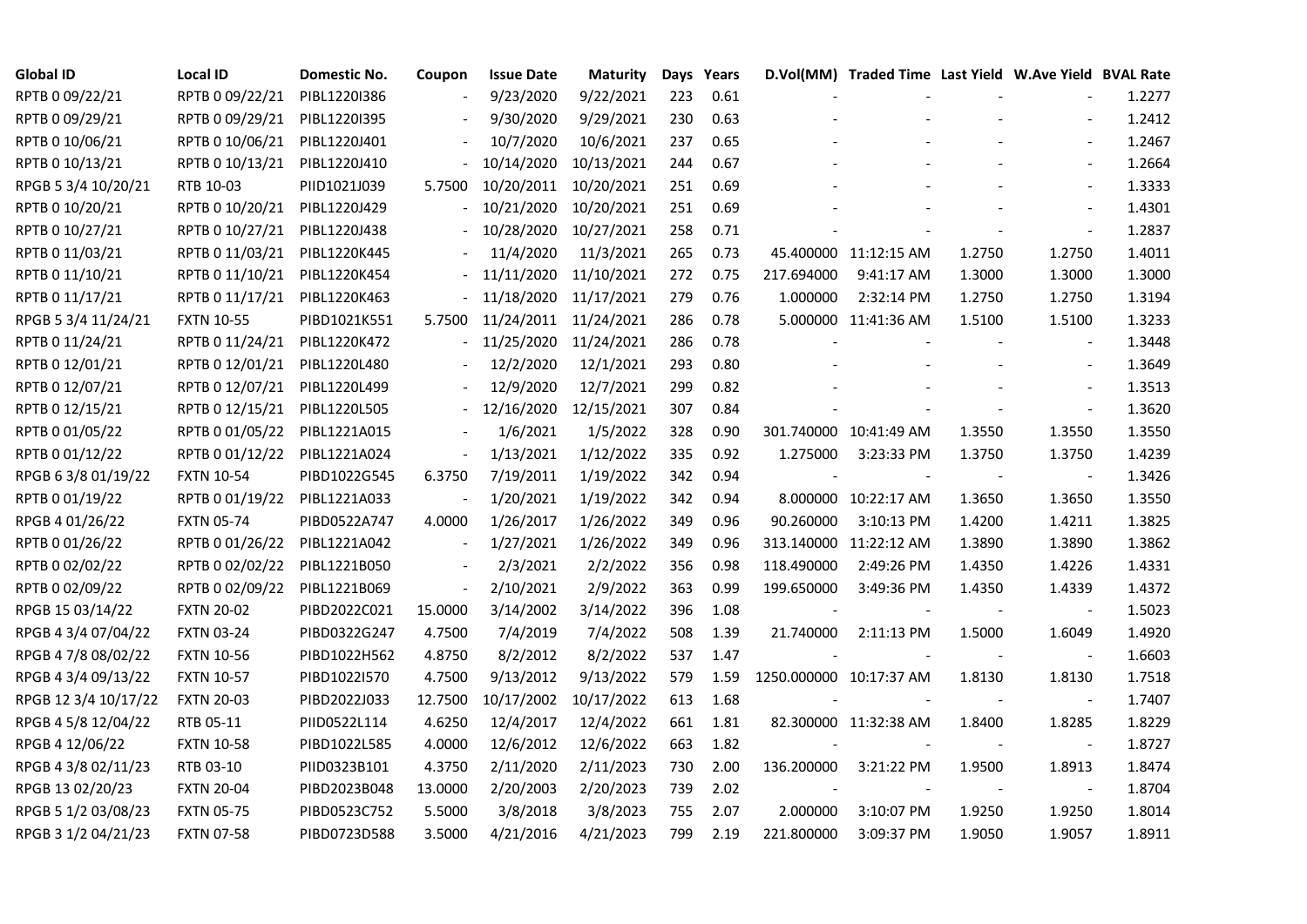| <b>Global ID</b>     | <b>Local ID</b>   | Domestic No. | Coupon  | <b>Issue Date</b> | <b>Maturity</b>       |     | Days Years |            | D.Vol(MM) Traded Time Last Yield W.Ave Yield BVAL Rate |        |                          |        |
|----------------------|-------------------|--------------|---------|-------------------|-----------------------|-----|------------|------------|--------------------------------------------------------|--------|--------------------------|--------|
| RPGB 11 7/8 05/29/23 | <b>FXTN 20-05</b> | PIBD2023E054 | 11.8750 | 5/29/2003         | 5/29/2023             | 837 | 2.29       |            |                                                        |        |                          | 1.9488 |
| RPGB 3 1/4 08/15/23  | RTB 10-04         | PIID1023H046 | 3.2500  | 8/15/2013         | 8/15/2023             | 915 | 2.51       | 216.390000 | 3:12:29 PM                                             | 2.1000 | 2.1023                   | 2.0767 |
| RPGB 2 3/8 09/10/23  | <b>FXTN 03-25</b> | PIBD0323I252 | 2.3750  | 9/10/2020         | 9/10/2023             | 941 | 2.58       |            | 6.200000 11:40:33 AM                                   | 1.9500 | 1.9790                   | 2.2500 |
| RPGB 11 3/8 10/23/23 | <b>FXTN 20-06</b> | PIBD2023J068 | 11.3750 | 10/23/2003        | 10/23/2023            | 984 | 2.69       |            |                                                        |        | $\overline{\phantom{a}}$ | 2.0763 |
| RPGB 6 1/4 03/12/24  | RTB 05-12         | PIID0524C129 | 6.2500  | 3/12/2019         | 3/12/2024 1,125       |     | 3.08       | 6.700000   | 3:17:18 PM                                             | 2.2500 | 2.2978                   | 2.2782 |
| RPGB 4 1/2 04/20/24  | <b>FXTN 07-59</b> | PIBD0724D595 | 4.5000  | 4/20/2017         | 4/20/2024 1,164       |     | 3.19       |            |                                                        |        | $\overline{\phantom{a}}$ | 2.1486 |
| RPGB 12 3/8 06/03/24 | <b>FXTN 20-07</b> | PIBD2024F075 | 12.3750 | 6/3/2004          | 6/3/2024 1,208        |     | 3.31       |            |                                                        |        | $\blacksquare$           | 2.2500 |
| RPGB 12 7/8 08/05/24 | <b>FXTN 20-08</b> | PIBD2024H086 | 12.8750 | 8/5/2004          | 8/5/2024 1,271        |     | 3.48       |            |                                                        |        | $\blacksquare$           | 2.2949 |
| RPGB 4 1/8 08/20/24  | <b>FXTN 10-59</b> | PIBD1024H595 | 4.1250  | 8/20/2014         | 8/20/2024 1,286       |     | 3.52       |            | 0.310000 11:30:14 AM                                   | 2.4100 | 2.4100                   | 2.0959 |
| RPGB 4 1/4 10/17/24  | <b>FXTN 05-76</b> | PIBD0524J762 | 4.2500  | 10/17/2019        | 10/17/2024 1,344      |     | 3.68       |            |                                                        |        | $\overline{\phantom{a}}$ | 2.3284 |
| RPGB 13 3/4 11/11/24 | <b>FXTN 20-09</b> | PIBD2024K091 | 13.7500 | 11/11/2004        | 11/11/2024 1,369      |     | 3.75       |            |                                                        |        | $\blacksquare$           | 2.3884 |
| RPGB 5 3/4 04/12/25  | FXTN 07-61        | PIBD0725D618 | 5.7500  | 4/12/2018         | 4/12/2025 1,521       |     | 4.16       |            |                                                        |        | $\blacksquare$           | 2.4492 |
| RPGB 12 1/8 04/14/25 | <b>FXTN 20-10</b> | PIBD2025D103 | 12.1250 | 4/14/2005         | 4/14/2025 1,523       |     | 4.17       |            |                                                        |        | $\omega$                 | 2.5075 |
| RPGB 2 5/8 08/12/25  | RTB 05-13         | PIID0525H130 | 2.6250  | 8/12/2020         | 8/12/2025 1,643       |     | 4.50       | 148.965000 | 3:57:41 PM                                             | 2.6350 | 2.6180                   | 2.6246 |
| RPGB 3 5/8 09/09/25  | <b>FXTN 10-60</b> | PIBD10251608 | 3.6250  | 9/9/2015          | 9/9/2025 1,671        |     | 4.58       | 402.742838 | 3:54:01 PM                                             | 2.6200 | 2.6277                   | 2.6230 |
| RPGB 12 1/8 10/20/25 | <b>FXTN 20-11</b> | PIBD2025J116 | 12.1250 | 10/20/2005        | 10/20/2025 1,712      |     | 4.69       |            |                                                        |        |                          | 2.5733 |
| RPGB 18 1/4 11/29/25 | <b>FXTN 25-01</b> | PIBD2525K015 | 18.2500 | 11/29/2000        | 11/29/2025 1,752      |     | 4.80       |            |                                                        |        | $\sim$                   | 2.5962 |
| RPGB 10 1/4 01/19/26 | <b>FXTN 20-12</b> | PIBD2026A122 | 10.2500 | 1/19/2006         | 1/19/2026 1,803       |     | 4.94       |            |                                                        |        | $\blacksquare$           | 2.6354 |
| RPGB 6 1/4 02/14/26  | <b>FXTN 07-62</b> | PIBD0726B627 | 6.2500  | 2/14/2019         | 2/14/2026 1,829       |     | 5.01       | 8.720000   | 3:58:22 PM                                             | 2.6370 | 2.6438                   | 2.6409 |
| RPGB 3 1/2 09/20/26  | RTB 10-05         | PIID1026I057 | 3.5000  | 9/20/2016         | 9/20/2026 2,047       |     | 5.60       | 13.000000  | 3:18:03 PM                                             | 2.8500 | 2.8569                   | 2.8633 |
| RPGB 6 1/4 10/20/26  | RTB 15-01         | PIID1526J019 | 6.2500  | 10/20/2011        | 10/20/2026 2,077      |     | 5.69       |            | 12.000000 10:33:39 AM                                  | 2.8750 | 2.8531                   | 2.7408 |
| RPGB 8 12/07/26      | <b>FXTN 20-13</b> | PIBD2026L139 | 8.0000  | 12/7/2006         | 12/7/2026 2,125       |     | 5.82       |            |                                                        |        | $\sim$                   | 2.7695 |
| RPGB 5 3/8 03/01/27  | RTB 15-02         | PIID1527C023 | 5.3750  | 3/1/2012          | 3/1/2027 2,209        |     | 6.05       |            | 0.463000 11:49:04 AM                                   | 2.9250 | 2.9250                   | 2.8449 |
| RPGB 4 3/4 05/04/27  | <b>FXTN 10-61</b> | PIBD1027E617 | 4.7500  | 5/4/2017          | 5/4/2027 2,273        |     | 6.22       | 38.500000  | 3:50:13 PM                                             | 2.8250 | 2.8250                   | 2.7962 |
| RPGB 8 5/8 09/06/27  | <b>FXTN 20-14</b> | PIBD2027I140 | 8.6250  | 9/6/2007          | 9/6/2027 2,398        |     | 6.57       |            |                                                        |        | $\blacksquare$           | 2.8410 |
| RPGB 6 1/4 03/22/28  | <b>FXTN 10-63</b> | PIBD1028C635 | 6.2500  | 3/22/2018         | 3/22/2028 2,596       |     | 7.11       | 90.200000  | 2:39:08 PM                                             | 2.9250 | 2.9222                   | 2.9153 |
| RPGB 9 1/2 12/04/28  | <b>FXTN 20-15</b> | PIBD2028L151 | 9.5000  | 12/4/2008         | 12/4/2028 2,853       |     | 7.81       |            |                                                        |        | $\blacksquare$           | 2.9464 |
| RPGB 6 7/8 01/10/29  | <b>FXTN 10-64</b> | PIBD1029A644 | 6.8750  | 1/10/2019         | 1/10/2029 2,890       |     | 7.91       | 462.500000 | 2:59:34 PM                                             | 2.8550 | 2.8602                   | 2.8635 |
| RPGB 8 3/4 05/27/30  | <b>FXTN 20-16</b> | PIBD2030E166 | 8.7500  | 5/27/2010         | 5/27/2030 3,392       |     | 9.29       |            |                                                        |        | $\overline{\phantom{a}}$ | 3.0203 |
| RPGB 2 7/8 07/09/30  | <b>FXTN 10-65</b> | PIBD1030G655 | 2.8750  | 7/9/2020          | 7/9/2030 3,435        |     | 9.41       | 133.000000 | 3:06:59 PM                                             | 3.0675 | 3.0634                   | 3.0663 |
| RPGB 12 1/2 07/28/30 | <b>FXTN 25-02</b> | PIBD2530G029 | 12.5000 | 7/28/2005         | 7/28/2030 3,454       |     | 9.46       |            |                                                        |        | $\overline{a}$           | 3.0702 |
| RPGB 11 1/4 01/26/31 | <b>FXTN 25-03</b> | PIBD2531A032 | 11.2500 | 1/26/2006         | 1/26/2031 3,636       |     | 9.96       |            |                                                        |        | $\blacksquare$           | 3.1103 |
| RPGB 8 07/19/31      | <b>FXTN 20-17</b> | PIBD2031G171 | 8.0000  | 7/19/2011         | 7/19/2031 3,810       |     | 10.43      |            | 168.230614 11:23:20 AM                                 | 3.0995 | 3.0835                   | 3.0910 |
| RPGB 9 3/8 10/05/31  | <b>FXTN 25-04</b> | PIBD2531J042 | 9.3750  | 10/5/2006         | 10/5/2031 3,888 10.65 |     |            |            |                                                        |        | $\overline{\phantom{a}}$ | 3.1809 |